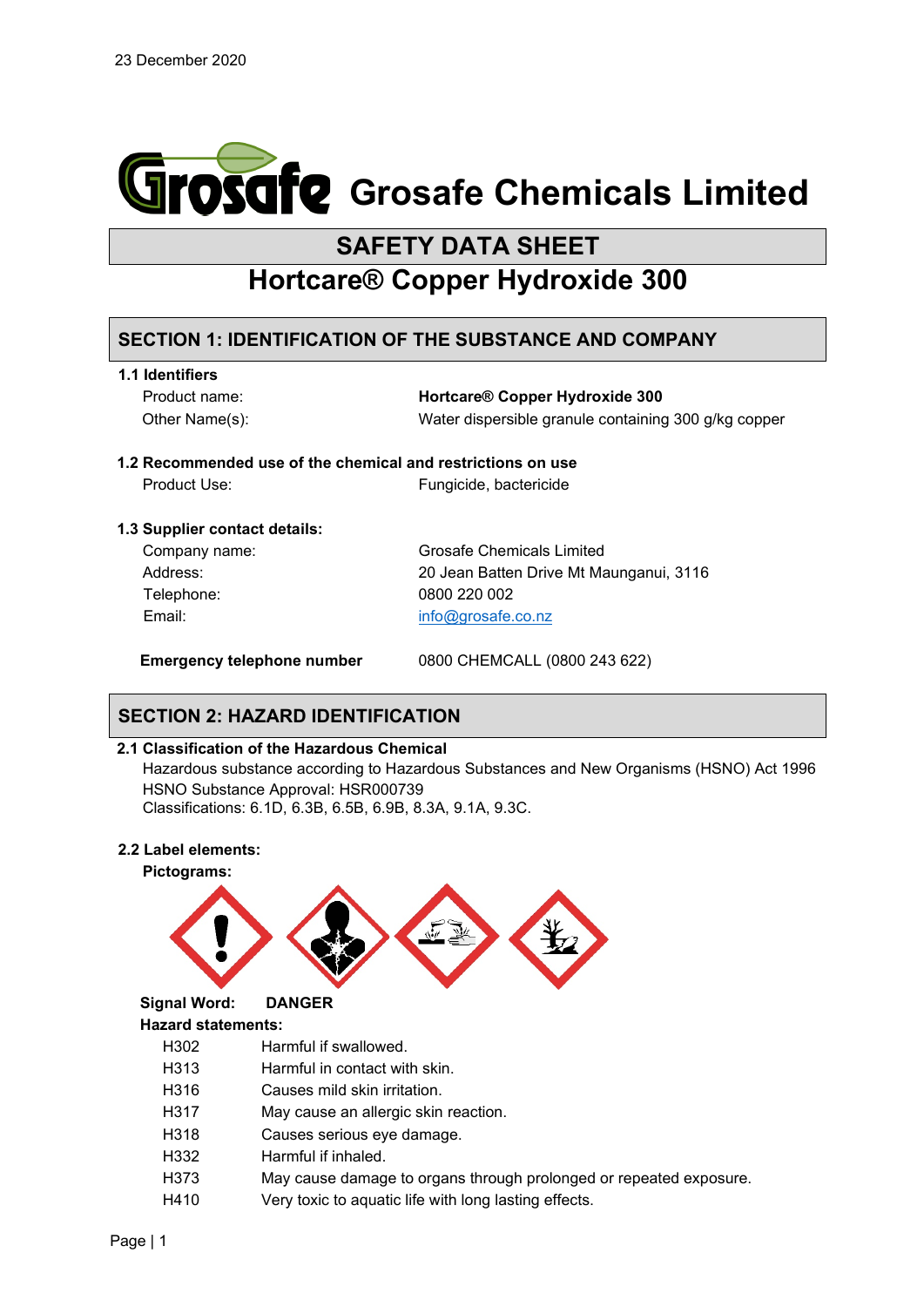| Harmful to terrestrial vertebrates. | H433 |  |  |  |
|-------------------------------------|------|--|--|--|
|-------------------------------------|------|--|--|--|

**Additional labelling statements required under Hazardous Substances (Labelling) Notice 2017**

Take all reasonable steps to ensure that the substance does not cause any significant adverse effects to the environment beyond the application area.

Do not apply directly into or onto water.

### **Precautionary statements:**

*Prevention*

| P102                  | Keep out of reach of children.                                                                                                      |
|-----------------------|-------------------------------------------------------------------------------------------------------------------------------------|
| P103                  | Read label before use.                                                                                                              |
| P260                  | Do not breathe dust/spray.                                                                                                          |
| P264                  | Wash hands thoroughly after handling.                                                                                               |
| P270                  | Do not eat, drink or smoke when using this product.                                                                                 |
| P271                  | Use only outdoors or in a well-ventilated area.                                                                                     |
| P272                  | Contaminated work clothing should not be allowed out of the workplace.                                                              |
| P273                  | Avoid release to the environment.                                                                                                   |
| P280                  | Wear protective gloves/clothing.                                                                                                    |
| Response              |                                                                                                                                     |
| P <sub>101</sub>      | If medical advice is needed, have product container or label at hand.                                                               |
| P314                  | Met medical advice/attention if you feel unwell.                                                                                    |
| P301 + P312           | IF SWALLOWED: Call a POISON CENTRE or doctor/physician if you feel<br>unwell.                                                       |
| P330                  | Rinse mouth.                                                                                                                        |
| P302 + P352           | IF ON SKIN: Wash with plenty of soap and water.                                                                                     |
| P312                  | Call a POISON CENTRE or doctor/physician if you feel unwell.                                                                        |
| P304 + P340           | IF INHLAED: Remove to fresh air and keep at rest in a position comfortable for<br>breathing.                                        |
| P312                  | Call a POISON CENTRE or doctor/physician if you feel unwell.                                                                        |
| P363                  | Wash contaminated clothing before reuse.                                                                                            |
| P333 + P313           | If skin irritation or rash occurs: Get medical advice/attention.                                                                    |
| P305 + P351<br>+ P338 | IF IN EYES: Rinse cautiously with water for several minutes. Remove contact<br>lenses, if present and easy to do. Continue rinsing. |
| P310                  | Immediately call a POISON CENTRE or doctor/physician.                                                                               |
| P391                  | Collect spillage.                                                                                                                   |
| Storage               |                                                                                                                                     |
|                       |                                                                                                                                     |
| Disposal              |                                                                                                                                     |
| P501                  | Dispose of contents/container in accordance with local regulations.                                                                 |

### **SECTION 3: COMPOSITION/INFORMATION ON INGREDIENTS**

| Ingredients       | <b>CAS</b>   | Proportion<br>$%$ w/w |
|-------------------|--------------|-----------------------|
| Cupric hydroxide  | 20427-59-2   | $46 - 83*$            |
| Other ingredients | Trade secret | balance               |

\*To give equivalent to 300g/kg copper.

This is a commercial product whose exact ratio of components may vary slightly.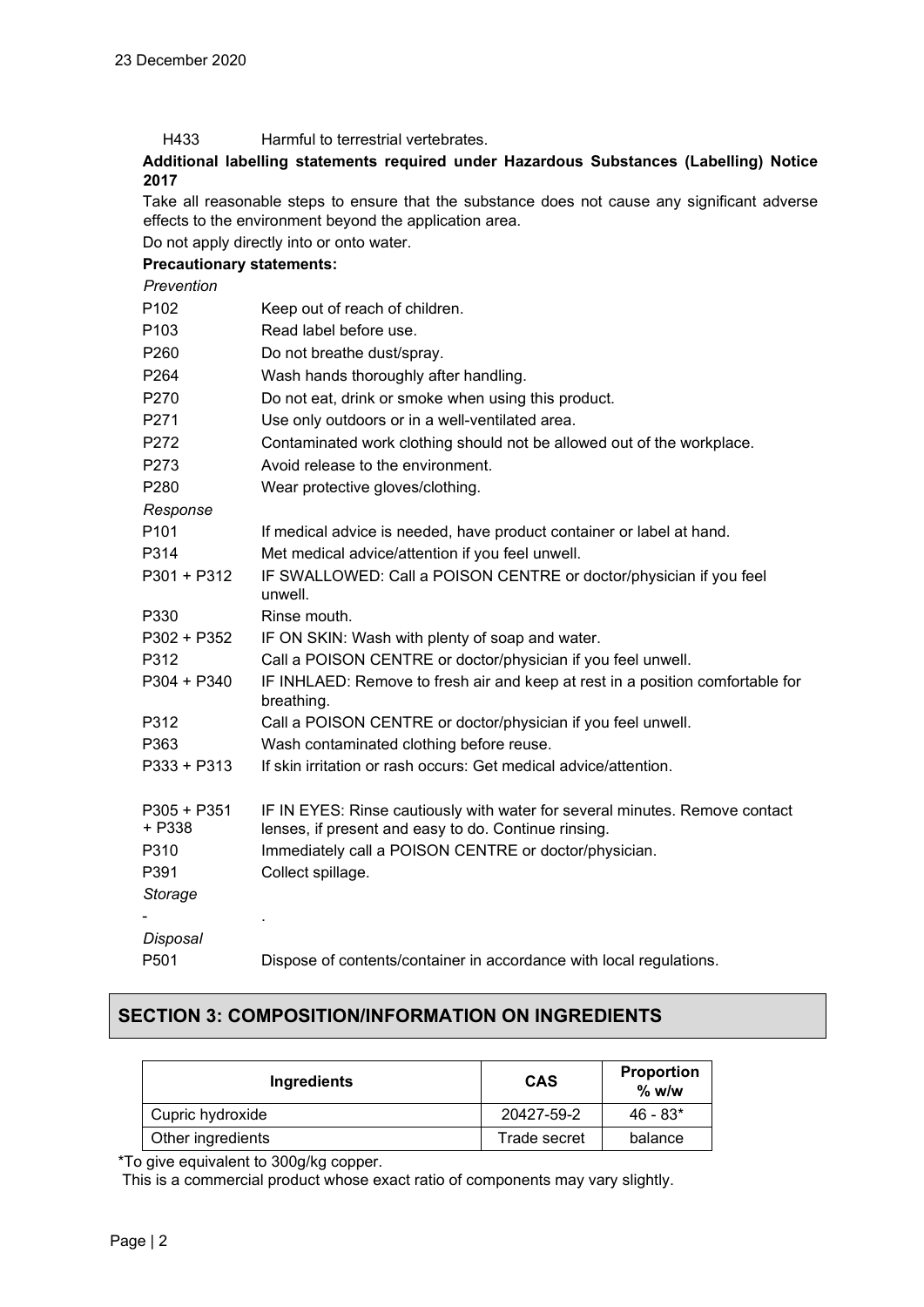### **SECTION 4: FIRST AID MEASURES**

### **4.1 Description of first aid measures**

#### **General Information:**

For advice call the National Poison Centre, telephone 0800 POISON [0800 764 766]. Have label or Safety Data Sheet at hand.

**Ingestion:** If swallowed, rinse mouth with water. Call the NATIONAL POISONS CENTRE or doctor for advice if you feel unwell. Have product label or SDS at hand.

**Skin Contact:** Remove contaminated clothing and wash skin with plenty of soap and water. Get medical advice if irritation or rash occurs.

**Eye Contact:** Rinse cautiously with water for several minutes. Remove contact lenses, if present and easy to do. Continue rinsing. Get immediate medical advice/attention.

**Inhalation:** Remove person to fresh air and keep at rest in a position comfortable for breathing. Call the NATIONAL POISONS CENTRE or doctor for advice if you feel unwell.

#### **4.2 Symptoms caused by exposure**

Unlikely to cause harmful effects under normal conditions of handling and use.

### **4.3 Medical attention and special treatment**

Treat symptomatically.

### **SECTION 5: FIRE FIGHTING MEASURES**

#### **5.1 Suitable extinguishing media**

Use water spray or fog, foam, CO2 or dry chemical as appropriate for surrounding materials, Contain extinguishing media to prevent runoff into drains, sewers, waterways.

#### **5.2 Specific hazards arising from the chemical**

Fire decomposition products may be toxic/harmful and/or irritating if inhaled. Evacuate people to safe area upwind of fire.

### **5.3 Special protective equipment and precautions for fire fighters**

Wear full personal protective equipment including with self-contained breathing apparatus (SCBA).

### **SECTION 6: ACCIDENTAL RELEASE MEASURES**

#### **6.1 Personal precautions, protective equipment and emergency procedures**

Have this SDS available. In the event of a spill, wear appropriate protective clothing and eye/hand protection. Wash contaminated personal protective equipment and clothing and dry before re-use.

#### **6.2 Environmental precautions**

Prevent spillage from entering drains or waterways. If contamination of drains, streams, watercourses, etc. is unavoidable, warn the local water authority.

#### **6.3 Methods and materials for containment and cleaning up**

Contain spilled material. Collect granules for reuse or disposal. For small liquid spills, use absorbent material such as sand, soil, vermiculite and recover into labelled drums that can be sealed for safe disposal. For large liquid spills, recover liquid into labelled containers then absorb remaining liquid and transfer to drums for disposal. Clean area with water and detergent. Dispose of contaminated materials to approved landfill in accordance with local regulations.

### **SECTION 7: HANDLING AND STORAGE**

### **7.1 Precautions for safe handling**

Read the label before use. Do not apply into or onto water.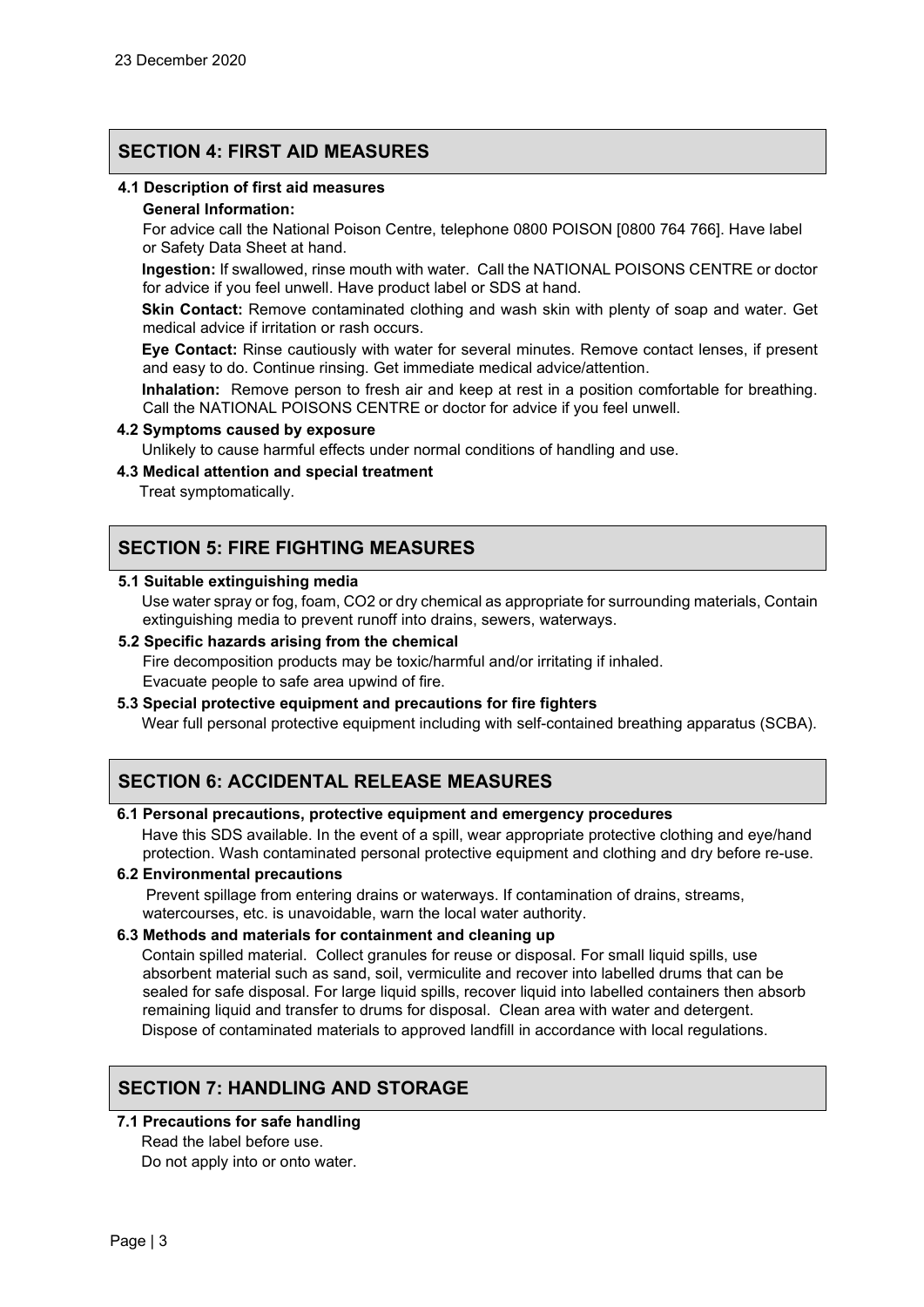Take all reasonable steps to ensure that the substance does not cause any significant adverse effects to the environment beyond the application area.

Use only outdoors or in well-ventilated area.

When applied product avoid inhalation of spray mist/aerosols. Wear protective equipment such as coat/trouser (overalls), boots, gloves and eye protection.

Wash hands and exposed skin with soap and water after handling and before rest or meal breaks. Do not eat, drink or smoke when using.

Do not use spray equipment contaminated with this product for any other purpose unless first thoroughly cleaned with a suitable cleaning detergent.

### **7.2 Conditions for safe storage**

Store securely in the closed original packaging out of reach of children and in a dry, cool, wellventilated area and out of direct sunlight. Keep away from sources of heat, food, drink and animal feedstuffs.

Storage of 100 kg or more of this product requires an emergency response plan, secondary containment and signage.

### **SECTION 8: EXPOSURE CONTROLS AND PERSONAL PROTECTION**

#### **8.1 Control parameters – exposure standards, biological monitoring**

| Ingredient | TWA ( $mg/m3$ )     | STEL (mg/m <sup>3</sup> ) |
|------------|---------------------|---------------------------|
| Copper     | 0.01                |                           |
|            | (dermal sensitiser) |                           |

#### **8.2 Engineering controls**

Use in well-ventilated area or outdoors.

#### **8.3 Personal protective equipment (PPE)**

The following Standards provide general advice regarding safety clothing and equipment: Respiratory equipment: **AS/NZS 1715**, Protective Gloves: **AS 2161**, Occupational Protective Clothing: **AS/NZS 4501**, Industrial Eye Protection: **AS1336** and **AS/NZS 1337**, Occupational Protective Footwear: **AS/NZS2210**.

**Eye/Face Protection:** Wear chemical splash goggles if eye contact is possible.

**Skin Protection:** Wear impervious chemical resistant gloves (e.g. nitrile, butyl), coveralls, socks and chemical resistant footwear. For overhead spray exposure, wear chemical resistant headgear. Ensure all skin areas are covered.

**Respirator:** Use outdoors in well-ventilated area or use local exhaust ventilation. Where product is being sprayed and a mist could be produced a respirator should be worn. It should be fitted with a cartridge, suitable for particulates.

## **SECTION 9: PHYSICAL AND CHEMICAL PROPERTIES**

| Appearance                    | Blue granules                        |
|-------------------------------|--------------------------------------|
| Odour                         | None                                 |
| Odour threshold               | Not known                            |
| рH                            | $7.0 - 10.0$ (1% aqueous dispersion) |
| Melting/Freezing Point        | No data available                    |
| <b>Boiling Point /Range</b>   | No data available                    |
| Flash point                   | Non flammable                        |
| Flammability (solid, gas)     | Not applicable                       |
| Vapour Pressure               | No data available                    |
| Vapour density                | No data available                    |
| Specific gravity/bulk density | c.a $0.71$ q/cc                      |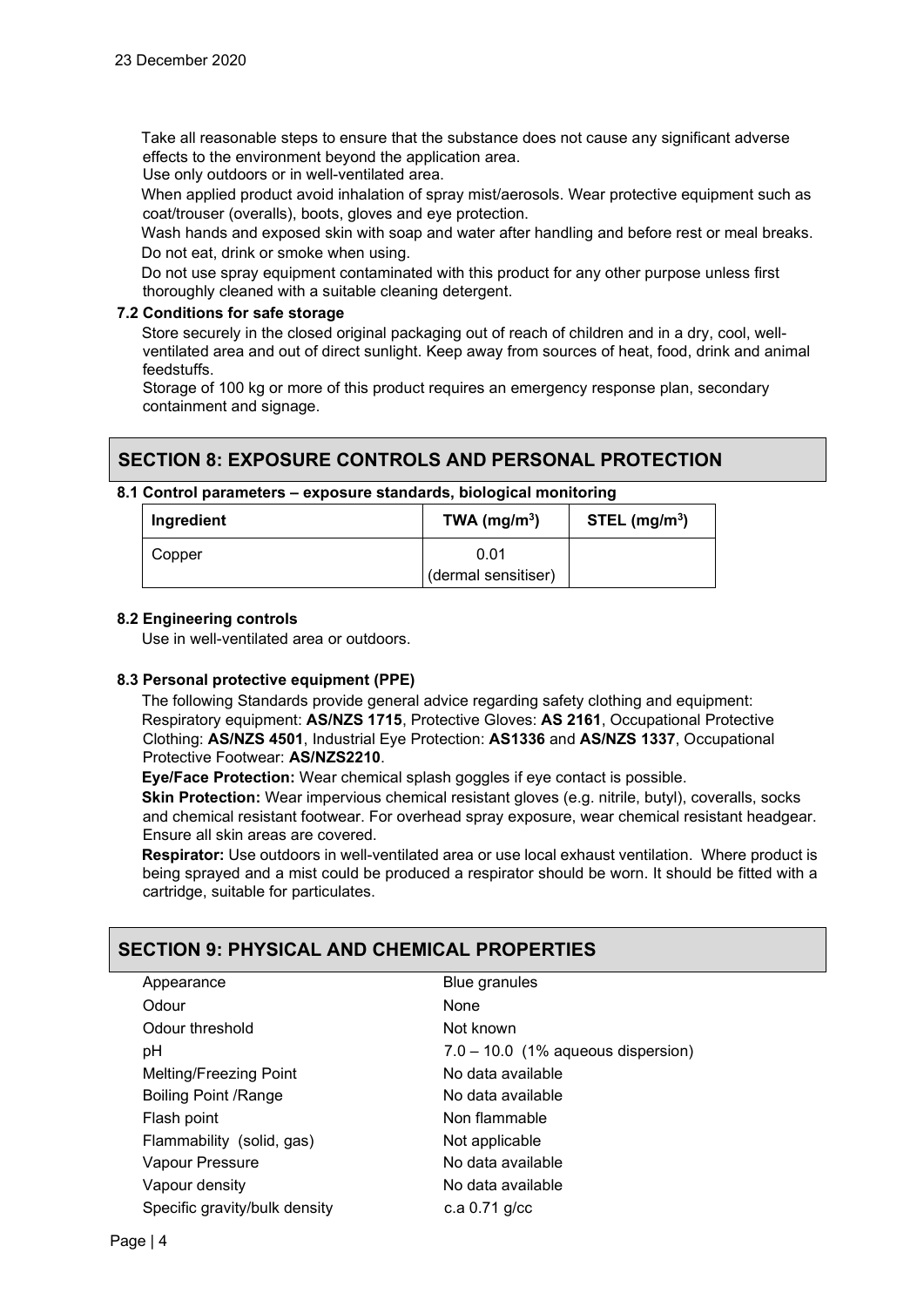| Dispersible in water |
|----------------------|
| No data available    |
| No data available    |
| No data available    |
| Not applicable       |
|                      |

### **SECTION 10: STABILITY AND REACTIVITY**

#### **10.1 Reactivity**

This product is unlikely to react or decompose under normal storage conditions.

### **10.2 Chemical stability**

Stable under normal temperatures and pressure for storage and use.

- **10.3 Conditions to Avoid**  Avoid storage in direct sunlight or exposure to heat.
- **10.4 Incompatible materials and possible hazardous reactions**  No specific information available.
- **10.5 Hazardous decomposition products Fire Decomposition:** Smoke, carbon and nitrogen oxides and other unspecified compounds.

#### **10.6 Polymerisation**

Not known to occur.

### **SECTION 11: TOXICOLOGICAL INFORMATION**

### **11.1 Health hazard information**

The product is classified for health hazards according to an assessment of information on product.

### **11.2 Toxicological information**

| Acute toxicity:                                              | Classified as harmful if ingested, in contact with skin or if<br>is inhaled.                                |
|--------------------------------------------------------------|-------------------------------------------------------------------------------------------------------------|
| Aspiration hazard:                                           | Product contains no components with aspiration hazard.                                                      |
| Respiratory irritation:                                      | May be slightly irritating.                                                                                 |
| Skin corrosion/irritation                                    | Classified as a mild skin irritant.                                                                         |
| Serious eye damage/irritation                                | Classified as may cause serious eye damage.                                                                 |
| Respiratory or skin sensitisation                            | Classified as a contact sensitiser.                                                                         |
| Germ cell mutagenicity:                                      | No ingredients in product identified as presumed or<br>suspected mutagens.                                  |
| Carcinogenicity                                              | No ingredients in product identified as presumed or<br>suspected carcinogens.                               |
| Reproductive toxicity                                        | No ingredients in product identified suspected of<br>damaging fertility or the unborn child.                |
| Specific target organ toxicity -<br>single/repeated exposure | Classified as may cause damage to organs (lungs) or<br>systems through prolonged or repeated oral exposure. |
| Narcotic effects                                             | Product contains no ingredient identified as causing<br>narcotic effects.                                   |
| 11.3 Toxicological data:                                     |                                                                                                             |
| Cupric hydroxide                                             | Oral, LD <sub>50</sub> (rat) 489 mg/kg bw                                                                   |

# **SECTION 12: ECOLOGICAL INFORMATION**

### **12.1 Ecotoxicity**

This product is classified as very toxic to aquatic life with long lasting effects and harmful to terrestrial vertebrates..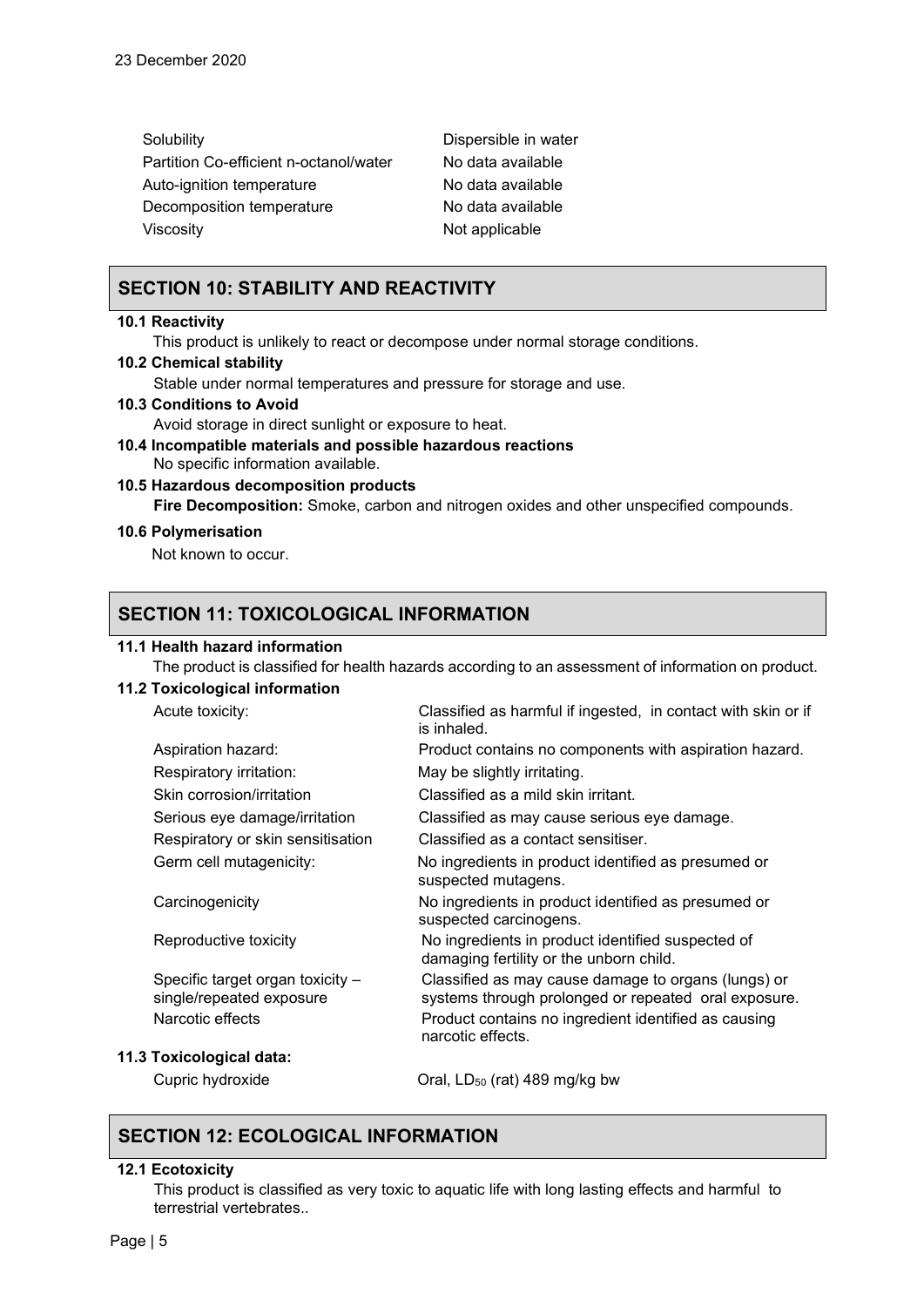### **12.2 Environmental Fate**

**Breakdown in soil and groundwater: DT<sub>50</sub> >30 days. Bioaccumulation:** Low bioaccumulation potential. **Partition coefficient (octanol/water):** Log P 0.44 **Soil mobility:** Cupric hydroxide is minimally soluble in water.

### **12.3 Ecotoxicity data:**

Cupric hydroxide Fish: Rainbow trout LC50 (96 hr) 0.017 mg/L Fathead minnow LC<sub>50</sub> (96 hr) 0.023 mg/L Crustacea: *Daphnia spp* EC<sub>50</sub> (48 h) 0.00065 mg/L Alga: Pseudokirchneriella subcapitata EC<sub>50</sub> (72 hr) 0.009 mg/L Bird: *Colinus virginianus* LD<sub>50</sub> 223 mg copper/kg

# **SECTION 13: DISPOSAL CONSIDERATIONS**

### **13.1 Product Disposal**

 Refer to product label. If possible, dispose of by using according to the label. Otherwise dispose of to an approved landfill in accordance with local regulations.

### **13.2 Container Disposal**

Refer to product label. Do not use packaging for storage of other products. Empty packaging should be disposed of to an approved recycler or crushed and sent to approved landfill.

### **SECTION 14: TRANSPORT INFORMATION**

### **Road and Rail Transport:**

Classified as Dangerous Good Class 9 according to NZS5433 Transport of Dangerous Goods on Land

### **Marine Transport (IMO/IMDG):**

Classified as Dangerous Good Class 9 by the criteria of the International Maritime Dangerous Goods Code (IMDG Code) for transport by sea.

### **Air Transport (ICAO/IATA):**

Classified as Dangerous Good Class 9 by the criteria of the International Air Transport Association (IATA) Dangerous Goods Regulation for transport by air.

| <b>UN Number:</b>                    | 3077                                                                        |
|--------------------------------------|-----------------------------------------------------------------------------|
| <b>UN Proper Shipping Name:</b>      | ENVIRONMENTALLY HAZARDOUS SUBSTANCE,<br>SOLID, N.O.S. (CONTAINS COPPER 30%) |
| <b>Transport hazard class(es)</b>    | 9                                                                           |
| <b>Packing Group:</b>                | Ш                                                                           |
| <b>HAZCHEM:</b>                      | 2Z                                                                          |
| <b>Special Precautions for User:</b> |                                                                             |
| <b>IMDG Marine pollutant:</b>        | YES.                                                                        |
| <b>Transport in Bulk:</b>            |                                                                             |
|                                      |                                                                             |

### **SECTION 15: REGULATORY INFORMATION**

### **15.1 HSNO Act 1996**

Hazardous substance according to Hazardous Substances (Classification) Notice 2017. **Approved substance number:** HSR000739 **Hazardous classifications:** 6.1D, 6.3B, 6.5B, 6.9B, 8.3A, 9.1A, 9.3C. **Controls:** Refer to control on [www.epa.govt.nz](http://www.epa.govt.nz/) for complete wording for variation Controls.